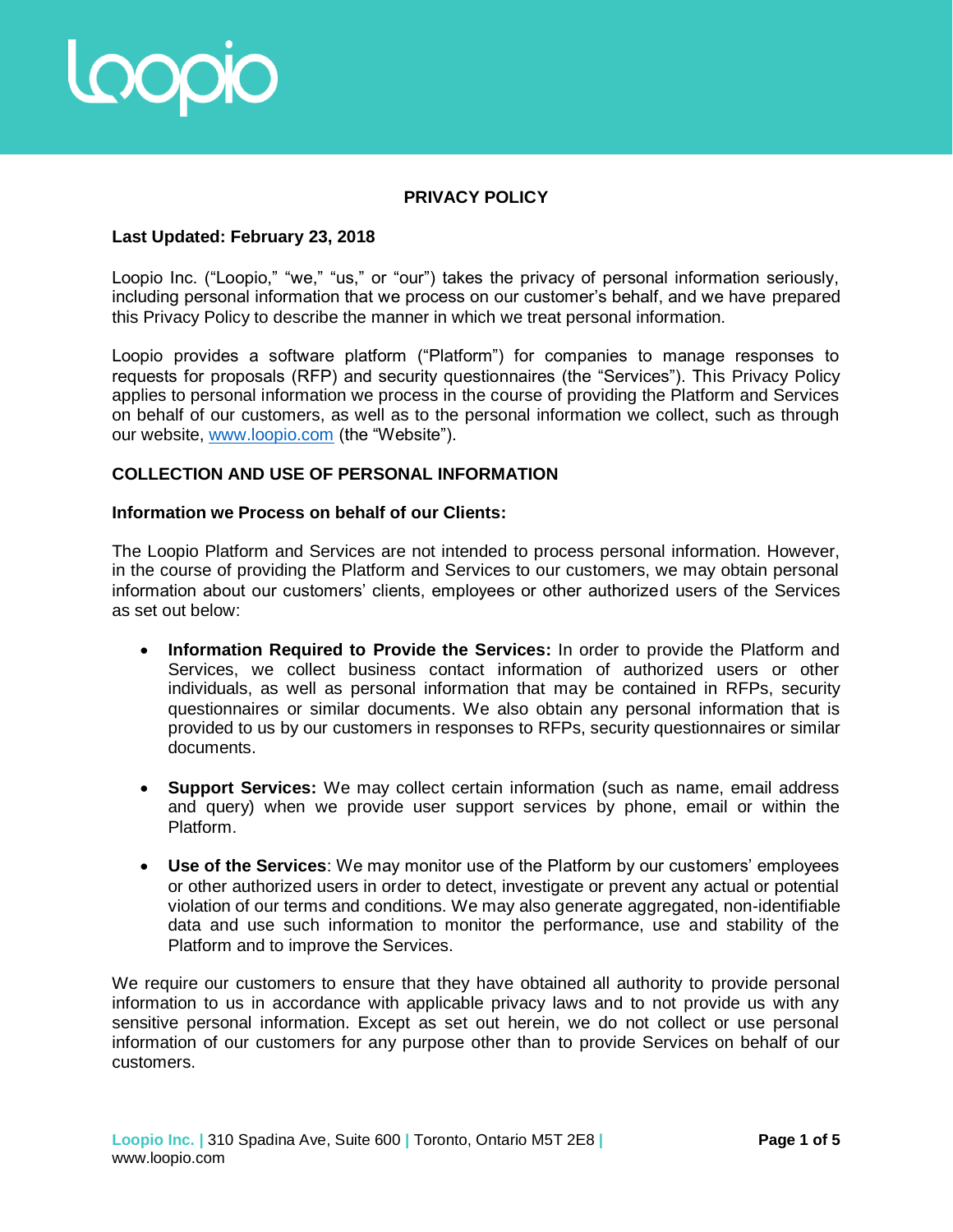## **Information we Collect and Use through our Website and other interactions:**

- **Inquiries:** If you contact us with an inquiry, you may be asked for information that identifies you, such as your name, address and a telephone number, along with additional information we need to help us promptly answer your inquiry. We may retain this information to assist you in the future and to improve our customer service and service offerings.
- **Communications/Publications**: We may offer you the ability to sign-up to receive Loopio marketing and promotional communications or download a report, publication or other resources, in which case we collect certain information (such as first and last name, company name, email address or phone number). We use this information to send you the communications you have requested to receive. You can opt-out of receiving promotional email from us by following the opt-out or "unsubscribe" instructions provided in your email or other message, or by contacting us as set out below. Please note that you will continue to receive transactional and account-related electronic messages from us.
- **Job Applications**: If you apply for a job at Loopio, you may provide us with certain personal information about yourself, such as information contained in a resume, cover letter, or similar employment-related materials. We may also collect personal information contained in your LinkedIn profile, blog, website or portfolio. We use this information for the purpose of processing and responding to your application and assessing your suitability for current and future career opportunities.
- **Feedback**: We may collect and use customer feedback about our Services to better understand our customers and enhance our product and service offerings. With your consent, we may publish your feedback on our Website or other promotional materials.
- **Surveys and Customer Research**: From time to time, we may offer individuals an opportunity to participate in one of our surveys or other customer research. The information obtained is used in an aggregated, non-personally identifiable form. We use this information to help us understand our customers and to enhance our product and service offerings.

## **DISCLOSURE OF PERSONAL INFORMATION**

As a matter of practice, Loopio does not disclose, trade, rent, sell or otherwise transfer our customers' personal information, except as set out in this policy.

We may transfer or disclose personal information as follows:

**Service Providers:** In connection with our Website, Platform or Services, we may transfer (or otherwise make available) personal information to third parties (including cloud-based service providers) who provide services on our behalf. For example, we may use service providers to host our website, store data and provide back-up services, provide customer support software as a service, process customer payments, provide data analytics services, conduct surveys or obtain customer feedback.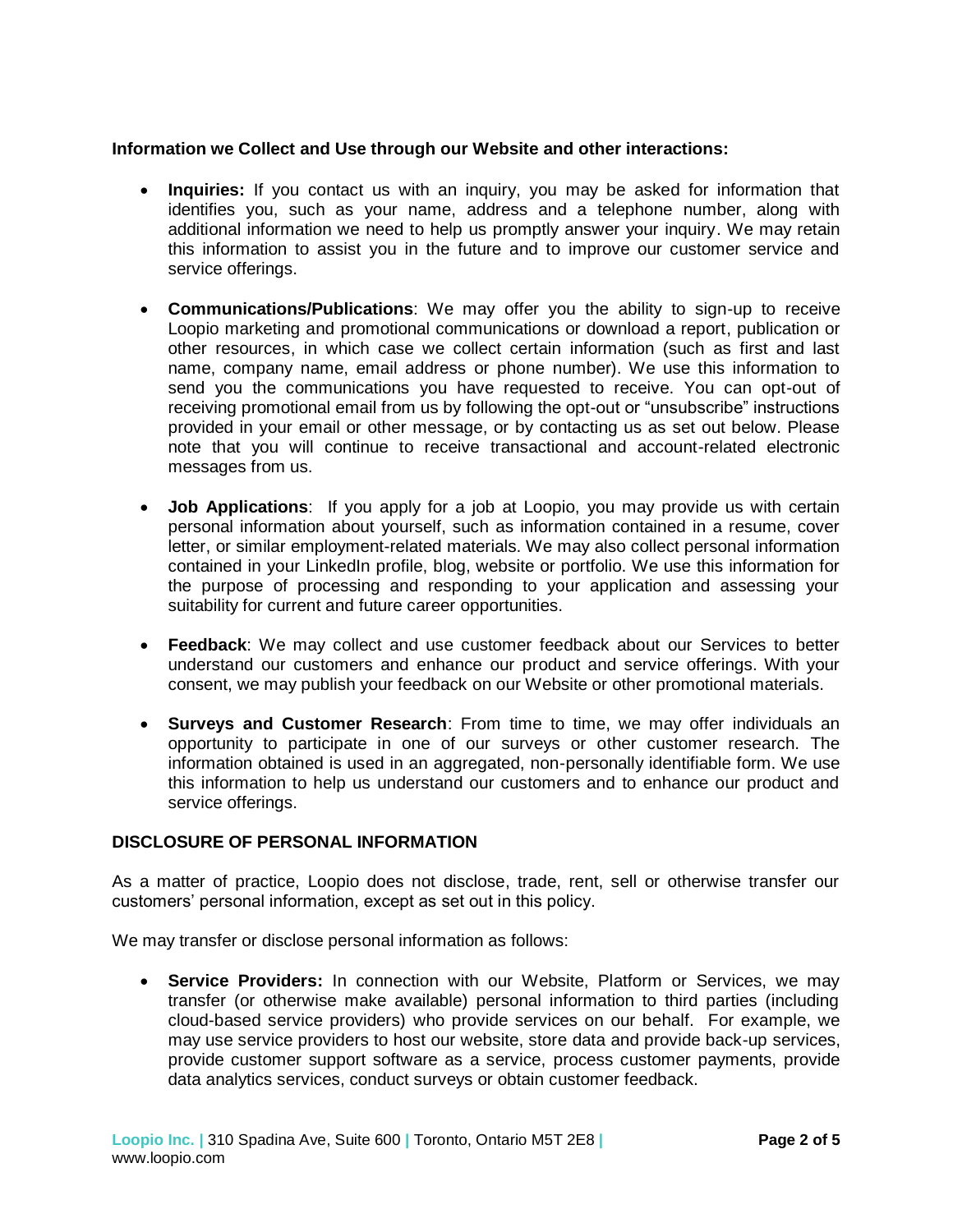Personal information may be maintained and processed by Loopio or its third party service providers in the United States and Canada. For more information about the way in which our service providers treat personal information, contact us as set out in the "Contact Us" section below.

- **Sale of Business:** Loopio may transfer personal information as an asset in connection with a prospective or completed merger or sale (including transfers made as part of insolvency or bankruptcy proceeding) involving all or part of Loopio or as part of a corporate reorganization or other change in corporate control.
- **Legal:** Loopio and our Canadian, US and other service providers and affiliates may disclose your personal information in response to a search warrant or other legally valid inquiry or order (which may include lawful access by Canadian, US or other foreign governmental authorities, courts or law enforcement agencies), to other organizations in the case of investigating a breach of an agreement or contravention of law or detecting, suppressing or preventing fraud, or as otherwise required or permitted by applicable Canadian, US or other law. Where a disclosure of our customers' information is required by applicable law, we promptly notify our customer prior to complying with such requirements (to the extent we are not prohibited from doing so) and fully co-operate with our customer's instructions with respect to our response.

## **INFORMATION ABOUT OUR WEBSITE**

**Visiting our Website:** We collect the IP (Internet protocol) addresses of all visitors to our Website and other related information such as page requests, browser type, operating system and average time spent on our Website. We use this information to help us understand our Website activity, and to monitor and improve our Website.

**Cookies:** Our Website uses a technology called "cookies". A cookie is a tiny element of data that our Website sends to a user's browser, which may then be stored on the user's hard drive so that we can recognize the user's computer or device when they return. Cookies may provide us and our service providers with information that we will use to personalize our Website in accordance with a user's preferences. You may set your browser to notify you when you receive a cookie or to not accept certain cookies. However, if you decide not to accept cookies from our Website, you may not be able to take advantage of all of the Website features. We may also use a third party to help us gather and analyze information about the areas that users visit on the Website to evaluate and improve the customer experience and the convenience of the Website.

**Third Party Links:** Our Website may contain links to other websites that Loopio does not own or operate. We provide links to third party websites as a convenience to the user. These links are not intended as an endorsement of or referral to the linked websites. The linked websites have separate and independent privacy policies, notices and terms of use. We do not have any control over such websites, and therefore we have no responsibility or liability for the manner in which the organizations that operate such linked websites may collect, use or disclose, secure and otherwise treat personal information. We encourage you to read the privacy policy of every website you visit.

**Loopio Inc. |** 310 Spadina Ave, Suite 600 **|** Toronto, Ontario M5T 2E8 **|** www.loopio.com **Page 3 of 5 Social Media**: We may offer you the opportunity to engage with Loopio content on or through third-party social networking websites, plug-ins and applications. When you engage with us or our content on or through third-party social networking websites, plug-ins and applications, you may allow us to have access to certain information associated with your social media account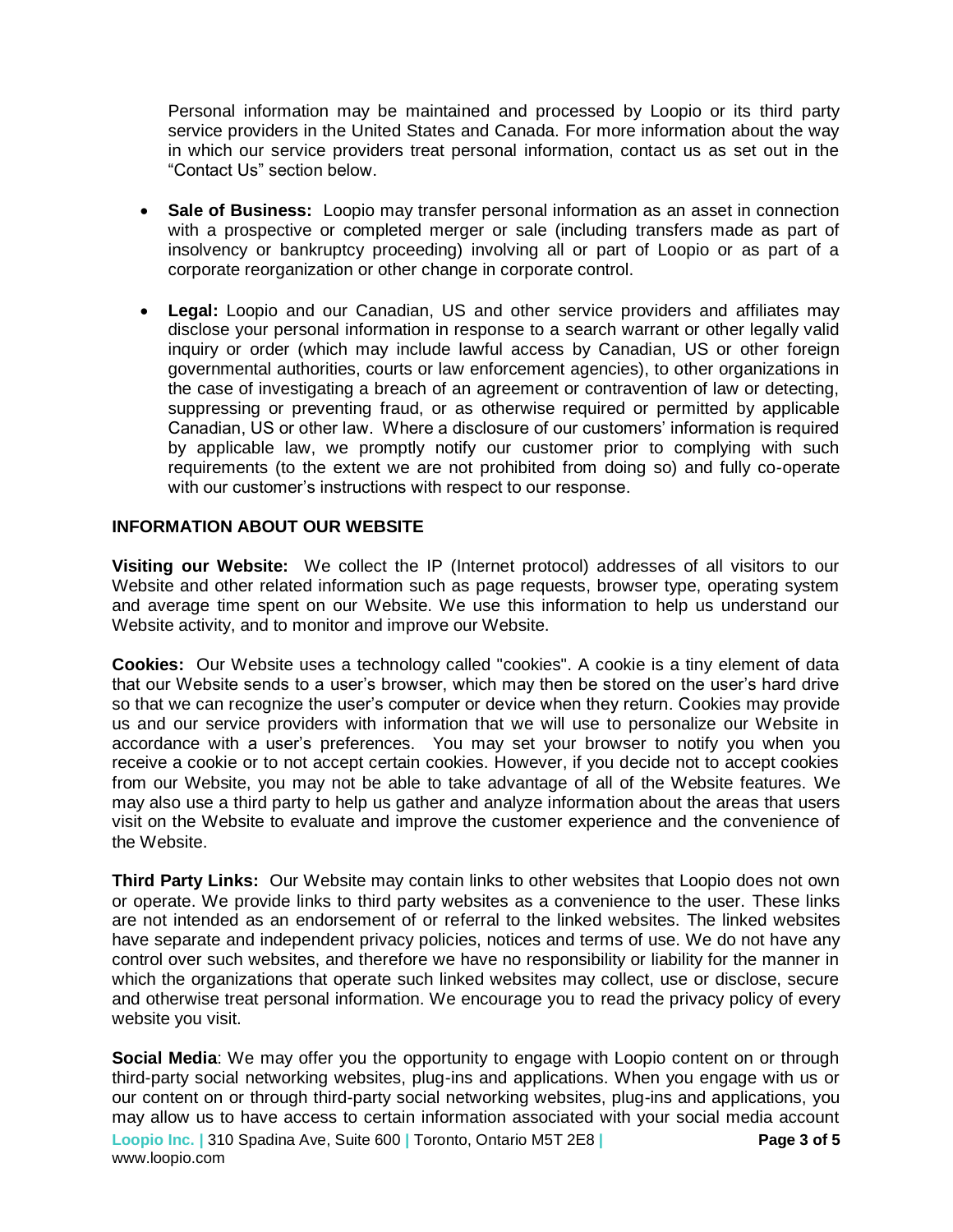(e.g., name, username, email address, profile picture, gender). We may use this information to personalize your experience on the Website and on the third-party social networking websites, plug-ins and applications, and to provide you with other information you may request.

## **INTEREST-BASED ADVERTISING**

We may use third parties such as ad networks and other advertising companies to serve advertisements on our Website and on other websites (including social media sites). These companies may use cookies, tracer tags or web beacons to report certain information about your visits to our Website and other websites and apps (such as web pages you visit and your response to ads) in order to measure the effectiveness of our marketing campaigns and to deliver ads that are more relevant to you, both on and off our Website (including on social media sites). This information may also be used to evaluate our online advertising campaigns or to tailor marketing messages to you.

To learn more and to opt-out of having your information used for online behavioural advertising purposes by participating companies, please visit the Digital Advertising Alliance of Canada (DAAC) at http://youradchoices.ca/choices.

Please note that if you opt-out, you may still receive online advertising from us but it will not be tailored to your interests based on online behavioural information about you. To successfully opt out, you must have cookies enabled in your web browser (see your browser's instructions for information on cookies and how to enable them). Your opt-out only applies to the web browser you use so you must opt-out of each web browser on each computer you use. Once you opt out, if you delete your browser's saved cookies, you will need to opt-out again.

## **SECURITY OF PERSONAL INFORMATION**

We understand that data security is a critical issue for our customers and we are committed to safeguarding the personal information in our custody and under our control. We have implemented reasonable administrative, technical and physical safeguards in an effort to protect against unauthorized access, use, modification and disclosure of personal information in our custody and control. Our service providers are given the information they need to perform their designated functions, and we do not authorize them to use or disclose personal information for their own marketing or other purposes.

## **RETENTION OF PERSONAL INFORMATION**

We have personal information retention processes designed to retain personal information for no longer than necessary for the purposes of providing Services to our customers or, with respect to the Website, for the purposes set out in this Privacy Policy or to otherwise meet legal requirements.

#### **ACCESS TO PERSONAL INFORMATION**

If we receive a request from an individual to access or update personal information we have collected on behalf of a particular customer in the course of providing the Services, we will direct that individual to the relevant customer. We will assist our customers wherever possible in responding to individual access requests.

If you submit personal information via our Website or otherwise provide us with your personal information, you may request access, updating or correction of your personal information